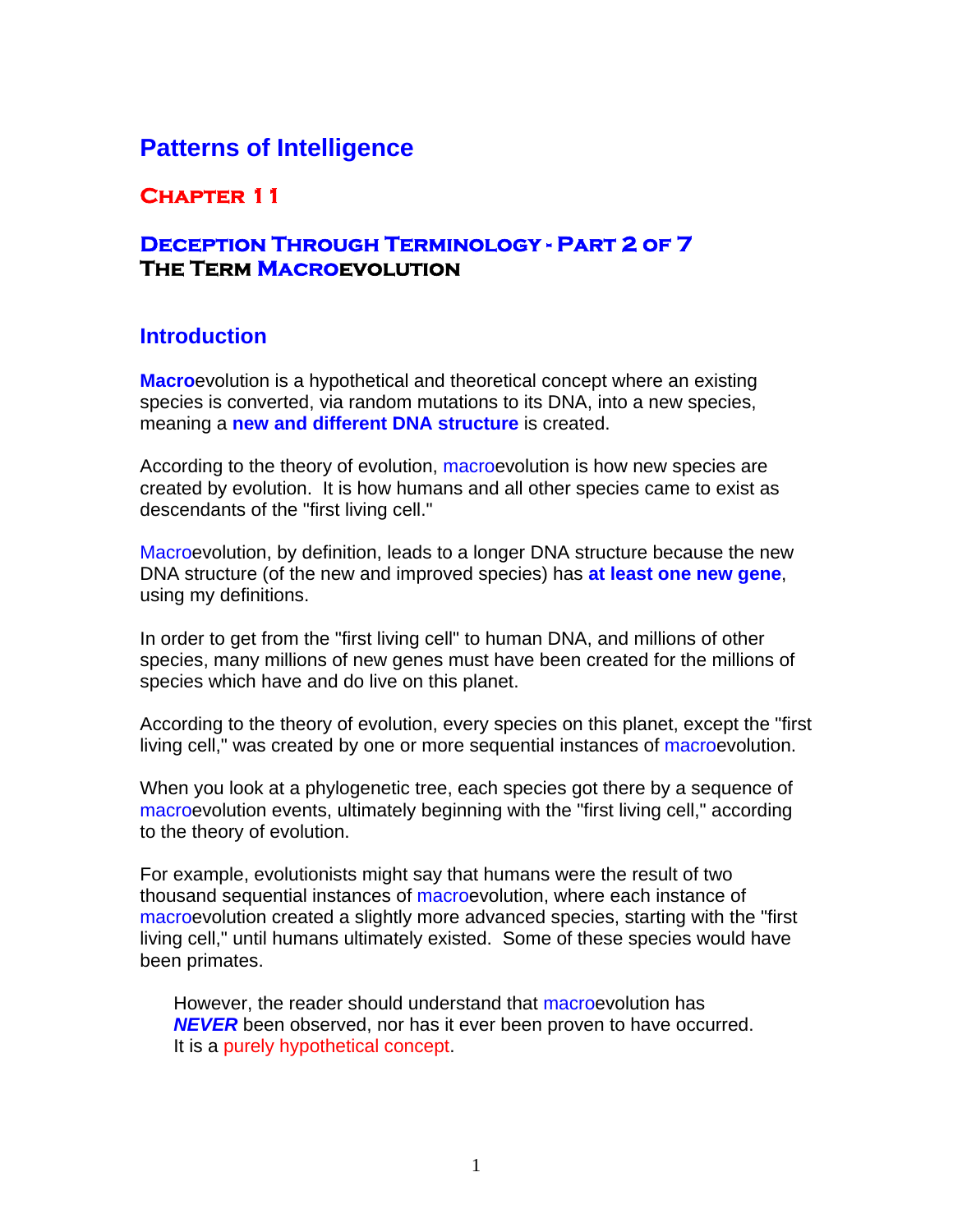By my definition of "species," macroevolution must create at least one new gene in order to create a new "species." Remember, my definition of a "species" is based on a unique DNA structure. Thus, to have a new DNA structure, meaning a new "species," by definition, at least one new gene must be created by purely random accidents (by my definition of DNA structure)!!

In other words, according to the theory of evolution, an existing DNA structure (of an existing species) is randomly mutated (i.e. changed), via accidental mutations, and a new species, with a new and improved DNA structure, with at least one new gene, results. This is the very definition of macroevolution and the very definition of a new DNA structure and thus the definition of a new "species."

There is a one-to-one correlation between a unique "species" and a "unique DNA structure." They mean the same thing.

In order for the theory of evolution to be true, macroevolution, as I define it, must have occurred on this planet **millions** of times to have created all of the species which have and do exist on this planet.

Scientists, in fact, do assume that macroevolution has occurred millions of times on this planet, but *they have never seen it happen* either under controlled circumstances or under circumstances in nature!!

So scientists don't really know how it can happen. All I can do is make some educated guesses as to how it might work if it were real. *But it is not real.* The reason I say it is not real will be understood later in this book.

Let us consider a species with both a male and female. Let us first ask: in which animal was the new gene (or genes) created (by random mutations): the mother or the father?

It is insane to think that the same mutations could occur in both a father and a mother in the same generation (more will be said about this later), thus let us assume (for the sake of argument) that it occurs in the mother.

This means that the mother must have at least two offspring (so that they can mate and have offspring with the new genes in order to perpetuate the new species for the next generation), at least one of which is a male and at least one of which is a female and both of which have her new gene(s).

(**Note:** I will make little attempt to refine this discussion, and discuss all possible scenarios as to how a new species, with new genes, can be created, precisely because this discussion is totally hypothetical, meaning a new species with new genes has never been created in nature, and never will, so I do not feel the need to discuss all possible scenarios, only the easiest to understand scenario.)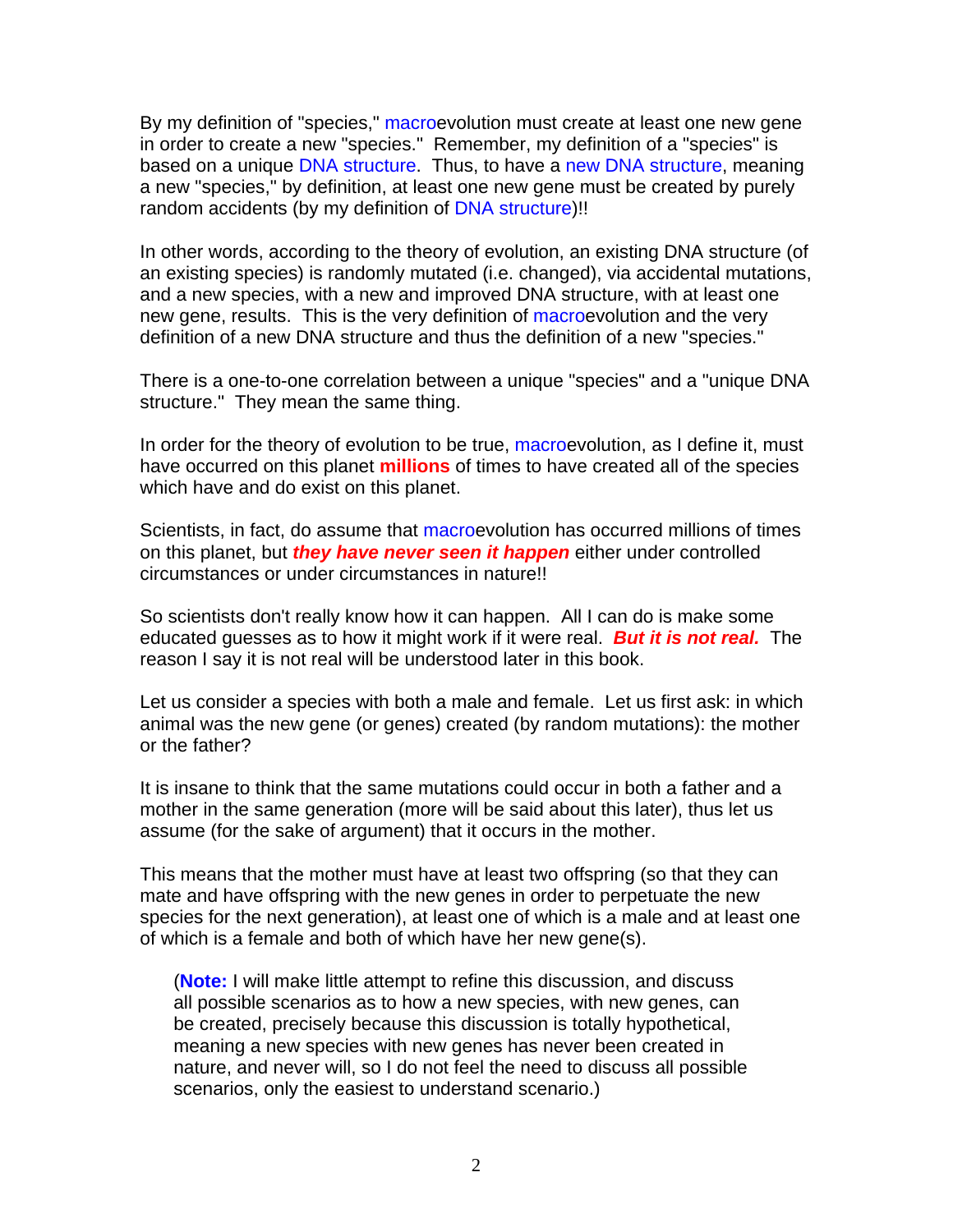The male and female offspring must inherit the same mutations from their mother (when they are still eggs inside the mother) because they are different eggs. If they were identical twins, from the same egg, they would be the same sex and could not have offspring for the next generation.

When these two or more "children" grow up they must mate with each other to perpetuate the new "species," meaning the new DNA structure. Presto, we have a new "species" according to my definitions.

Later in this book we will talk about why it is statistically absurd that a new gene could be created on an existing DNA strand (e.g. in the mother).

Remember that the new DNA structure, by my requirements, **must have at least one new gene** and it must be a functional gene (i.e. it must create at least one protein which has a useful and functional purpose).

This is actually one of the main reasons that macroevolution is impossible. Not only must a new gene have a very unique sequence of nucleotides, it must make proteins which add to the functions of previously existing proteins. Etc.

I require at least one new gene because the offspring are considered, by definition, to be a "new species." But it is not really a "new species" unless the new DNA has some new function and new functions require at least one new gene, by my definitions.

If the new DNA structure did not have a new gene, then by my definitions it would simply be a mutation, not a new species. A new species must have at least one new functional gene, by definition. This also means the DNA will have a longer length, which will become an important concept later in this book.

Regardless of the rules of engagement, no scientist has ever observed a new species, with at least one new gene, be created in the lab or in the wild!!

This turns out to be a very important fact because scientists are constantly claiming they have "observed" evolution occur. Much will be said about this false and absurd claim later. It turns out this false claim is the heart and sole of the deceptions (i.e. "evidence") of the evolutionists!! But I am telling you how the story ends.

**Macro**evolution is a purely hypothetical concept because it has **never happened** in nature or in the lab.

After reading all of this book, and especially all of the mathematical problems that macroevolution has to overcome, it will become self-evident to the reader that macroevolution is all smoke and mirrors.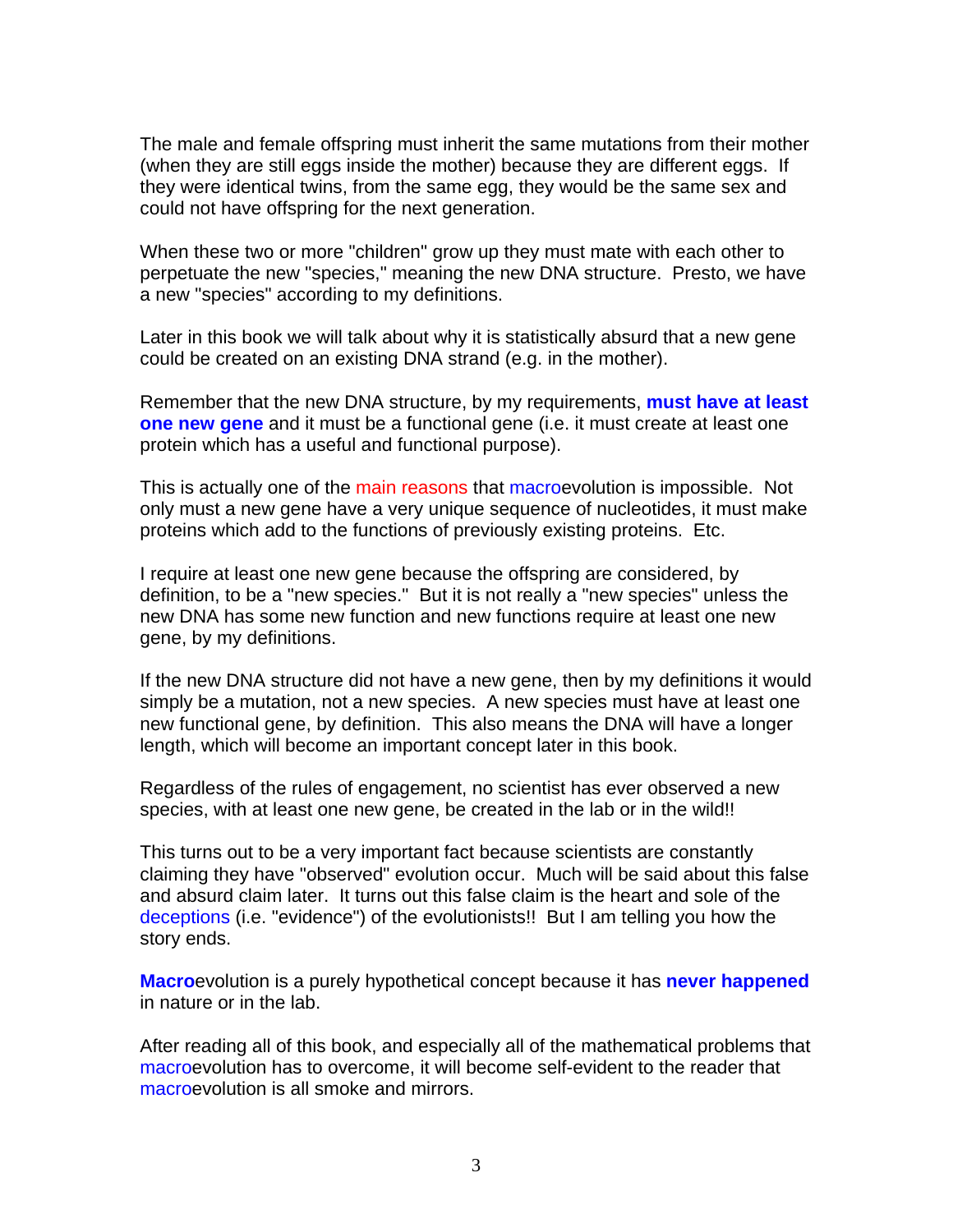It will also be required that the DNA structure of the new species be longer than the DNA structure of the parents because of the requirement of at least one new gene.

This is actually an important requirement because obviously the length of the RNA or DNA of the imaginary "first living cell" was massively shorter than the DNA of human beings and other animals with long DNA strands.

**Key Concept #1:** Remember that with microevolution we were always very careful to make it clear that there was **never** a new species, meaning, by definition, there was *never a new DNA structure, meaning by definition there was never a new gene*. And with microevolution the *length of the DNA is never increased!!*

**Key Concept #2:** But with macroevolution, there is **always**, by definition, a new DNA structure. This means, by definition, there is at least one new functional gene, which by definition means the *length of the DNA always increases!!*

Are you beginning to see the difference between microevolution and macroevolution? With microevolution, the length of the DNA never changes, but with macroevolution, the length of the DNA always increases. These differences will turn out to be critical as this book progresses.

For now, remember that there is a fundamental and massive difference between microevolution and macroevolution. Only macroevolution can lead to a new species according to the theory of evolution.

*Microevolution can lead to new "breeds" and macroevolution can supposedly lead to new "species." There is a world of difference between these two concepts!!* 

#### **Or to put it another way, microevolution and macroevolution are fundamentally different concepts!!!**

By definition, with macroevolution the length of the DNA of the new species is always assumed to be longer because evolutionists always say that the new species is superior to the old species. Another reason it is longer is because I require at least one new gene.

I have never heard an evolutionist talk about an inferior species being created by evolution!! Actually no one has ever seen a new species be created by evolution (the way I define "species"), but they always assume the new species will be superior to the old species.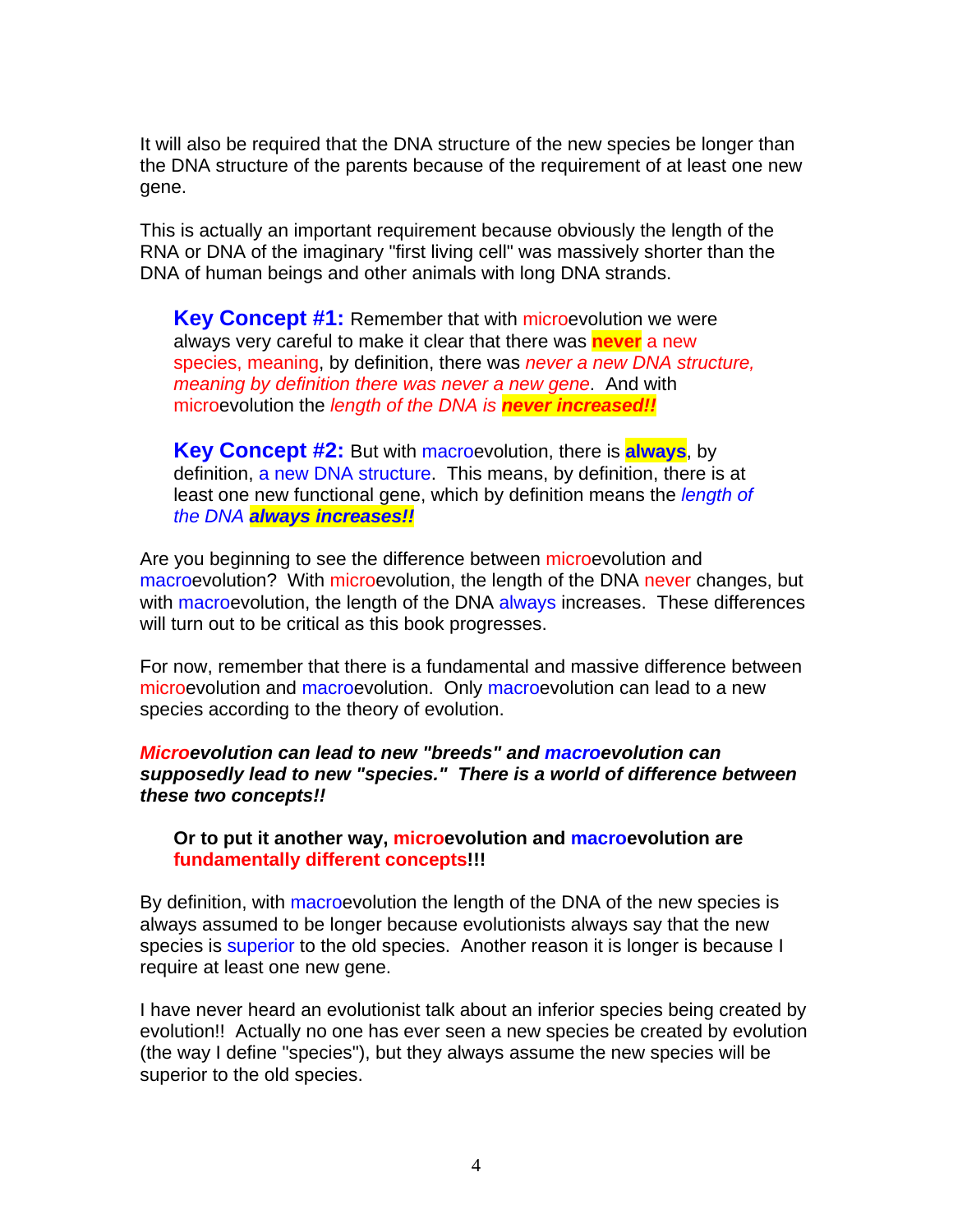A significant reason for the absurdity of macroevolution is that there are only a very, very small percentage of permutations (i.e. unique ways to order nucleotides) that could create a new, functional gene.

Let me give you an example of "permutations" (e.g. unique ways of ordering nucleotides) using only 3 nucleotides, A, C and T. Here are the unique permutations, meaning unique ways to order, these three letters:

ACT ATC **CAT CTA** TAC **TCA** 

Each is a unique "permutation," or unique way to order, 3 nucleotides, A, C and T.

How many of the above permutations are a word in the dictionary? The answer is two (ACT and CAT).

Likewise, not all permutations of nucleotides will create a "gene" or anything else that is useful.

Permutations create a probability issue for the theory of evolution because most attempts to create a new gene will fail because a random permutation of nucleotides will almost never create a new, functional protein, especially one that can be integrated into an existing structure of different proteins.

Any discussion of macroevolution is totally hypothetical because no one has ever observed it in spite of what you might think. This is just one reason why evolutionists must use tricky definitions to convince their students to become evolutionists.

But creating a new gene is only one type of problem for macroevolution.

### **The Problems With Adding A New Gene**

Let us dig a little deeper and talk about mutations in the DNA of an egg of a female (or male, but we will assume a female). I require at least one new protein on the DNA of each new species. A "protein" is a pattern or template to create a gene. Let us assume a new protein, created by evolution, is used as a pattern to create a new gene.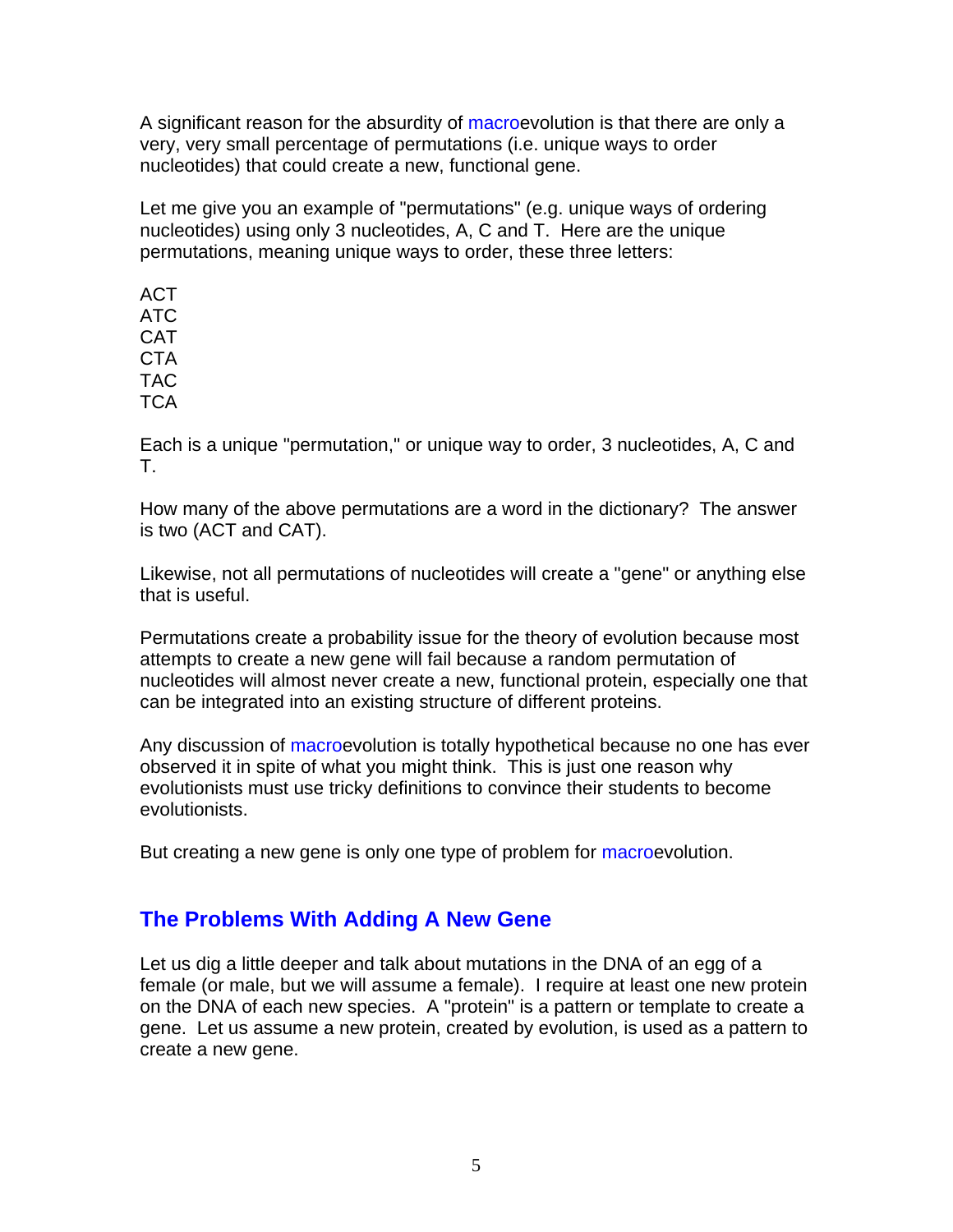A human DNA is used to create thousands of different proteins using the genes as "patterns." These proteins may be part of a complex structure of proteins or the proteins may have some technical function (such as a "supervisor protein") in the cell.

What goes on inside of cells is very, very, very complex. Scientists get PhDs for learning something new about the complexity of what goes on inside of cells. Even discovering a chemical reaction inside of a cell can get a person a PhD.

It is statistically absurd that a new gene can be created, or a longer gene can be created, either of which can create a new protein **which adds some new function to the cell** (remember: all DNA and all proteins are inside of a single cell, in this case the egg of the mother).

But the reason goes beyond statistics.

To understand this better, think about how a new gene could create a new protein that somehow **improves** on the complexity and function of the interrelated proteins that already exist in the cell. A new protein would be like throwing a wrench in the backseat of a car and expecting the engine to perform better!!

Let me explain.

**The individual parts of the engine of an automobile were designed to work together**, so how is a wrench in the backseat going to fit into, and improve, the synergistic design of an engine??!! It is the wrong shape, in the wrong place of something that is already working just fine.

The famous quote of Bert Lance: "if it ain't broke, don't fix it," applies to cells. The complex mechanisms which make a cell functional are not broken, so why add a new protein to them which doesn't add any value to what the existing proteins are already doing as they work together??

**Key Concept:** Thus, it is not just about making "any" protein, it is about making a randomly created protein that is synergistic, and adds value to, a network of fully functioning proteins that already exists and the existing proteins are already working together!!

Randomly adding a new protein, via a new gene, will almost certainly do more harm than good!!

Trust me, what goes on inside a cell is thousands of times more complex than what goes on inside of an engine!!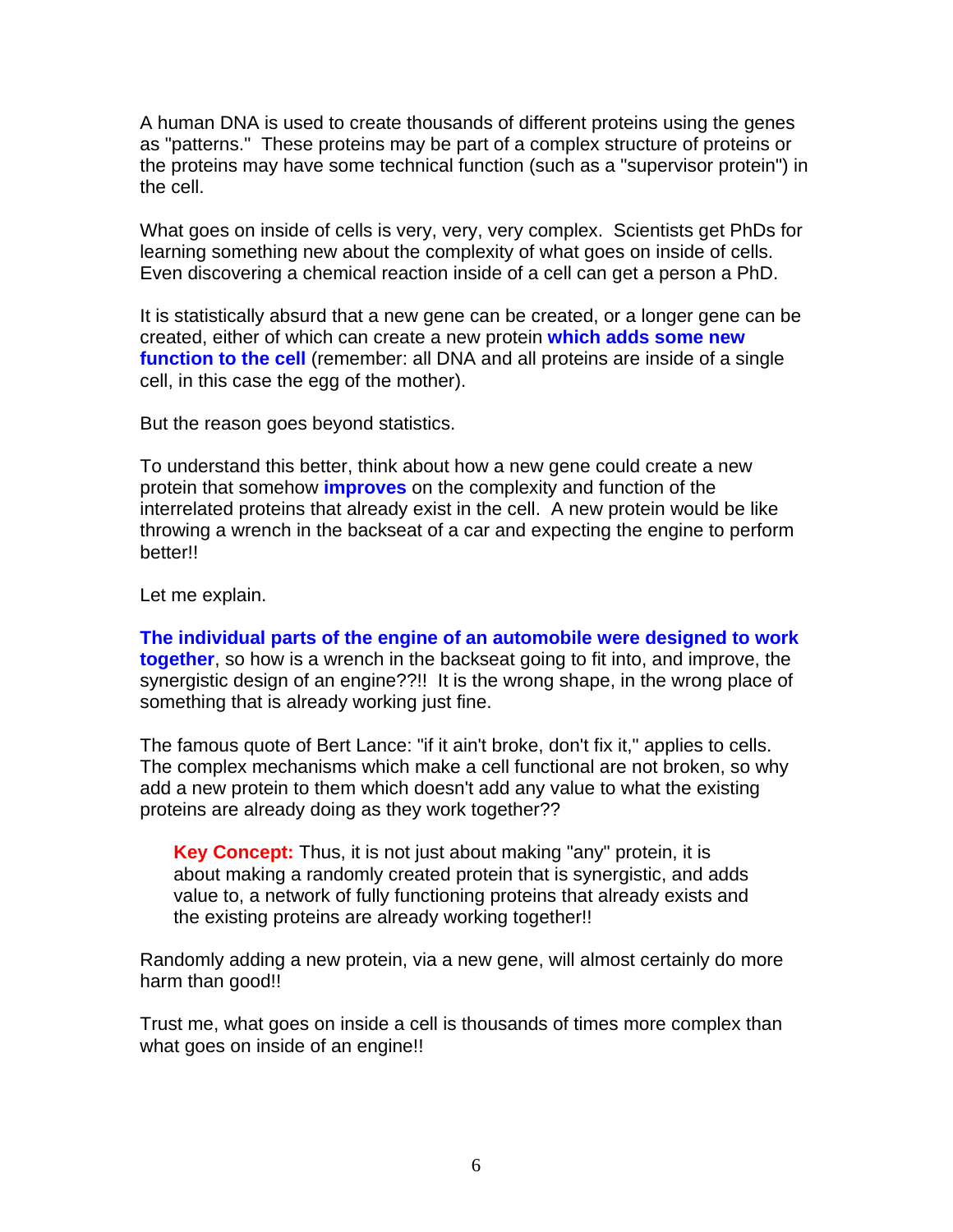The vast, vast majority of randomly created proteins would have a permutation that was totally useless (meaning the protein would have a shape that was totally useless)!! But even if the permutation was somewhat useful, how it is going to integrate into a system of functioning proteins that are already working together!!

This is one of the many, many problems those who believe in macroevolution have to explain!!

## **Formal Definitions**

We have been talking about macroevolution (i.e. the creation of a new DNA structure), so let us formally define macroevolution:

**Definition: "Macroevolution"** means the creation of a new species (where "species" is defined by a unique DNA structure) by random changes to the DNA of an existing species. **By definition**, the new DNA structure must include at least one new functional gene ("functional" means the new gene creates a functional and useful protein inside the cell).

Macroevolution is when a new species, **meaning a new DNA structure**, is created via accidental mutations to the DNA. The new species is called the "child species."

### **Defining the Term "Evolution"**

We will talk about how the scientific establishment defines terms later, but for now let us continue to talk about how different terms **should be defined.**

So how shall we define the term "evolution?" The term "evolution" existed before the discovery of DNA, thus we need to contemplate how to define it after the discovery of DNA.

The entire concept of "evolution" is that humans "evolved" from the "first living cell." Darwin had no clue what the "first living cell" was, nor does anyone today, but he preached that each species of animals (including humans) "evolved" from a "lower" species of animals. We won't say much about plants in this book.

Darwin also knew nothing about DNA.

So today scientists **MUST** interpret the theories of Darwin by claiming that **human DNA "evolved"** from the very, very short and simple DNA or RNA of the "first living cell" via **thousands** of "intermediate" species (i.e. new species with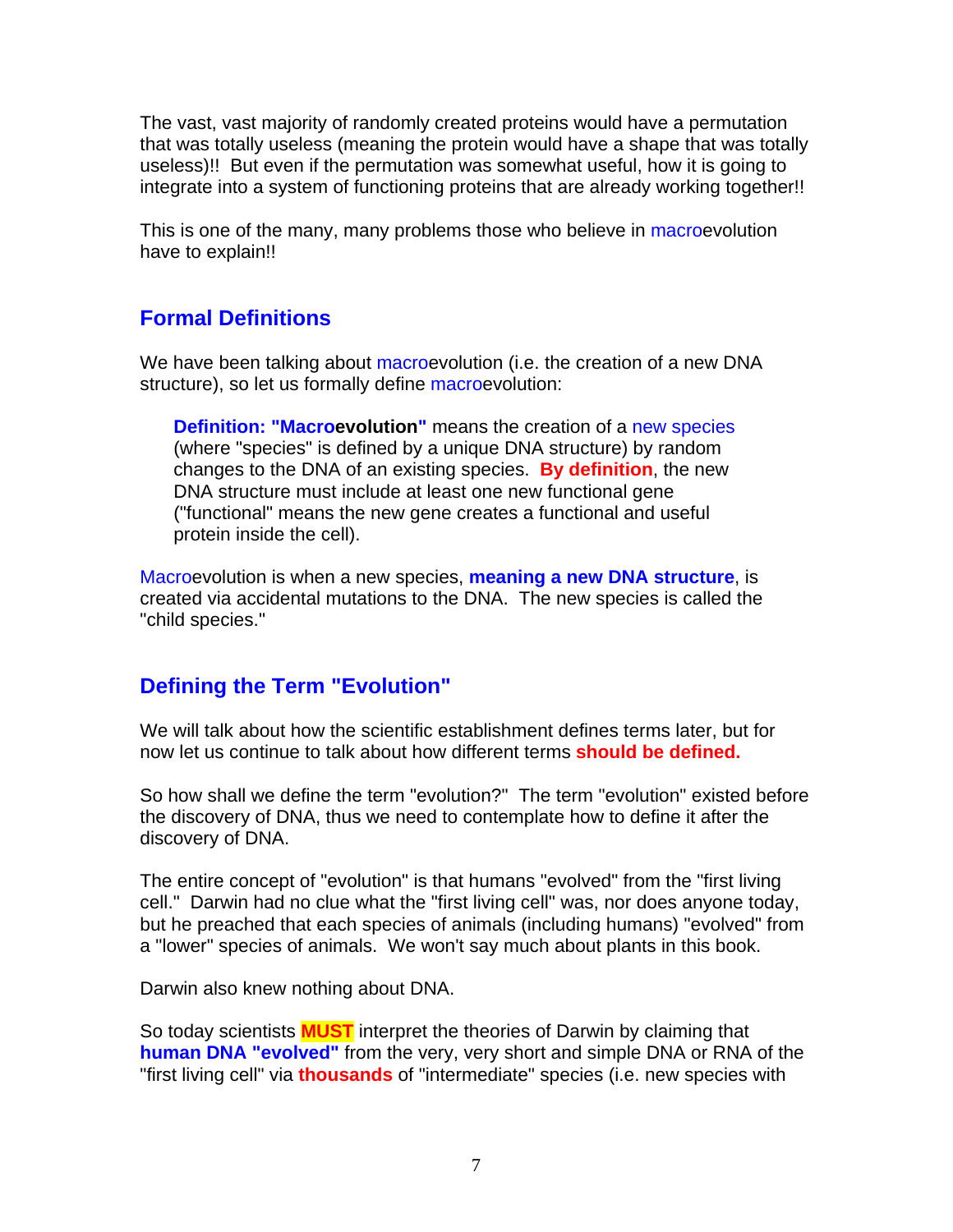slightly more complex DNA). In each case, the DNA of the "child species" was **slightly longer** than the DNA of the "parent species."

(**Note:** Yes, I am aware that evolutionists now use terms like "selfsustaining chemical replicators," etc. but this is because they realize that all cells are so complex they could not have formed from the dust of the earth by accident so scientists constantly have to invent new tactics of deceit to pretend evolution is true.)

Note that evolution always assumes the new "child species" is a superior species from the "parent species."

#### **Note that the term "evolution" as envisioned by Darwin, and updated by newer technology, is identical to what I defined to be "macroevolution."**

Macroevolution is **defined** to be the ONLY way that a "new species" can be created, with a longer and more complex DNA strand, and the entire concept of evolution is that many new, consecutive intermediate species were created such that humans could descend from the "first living cell."

Each "intermediate species," **BY DEFINITION**, was a new child species.

The need for the term macroevolution is to emphasize that microevolution cannot create a new DNA structure, meaning it cannot create a new "species," meaning it cannot create a new DNA structure with at least one new gene.

And certainly human DNA has a lot more genes that the hypothetical "first living cell."

**Remember:** Microevolution, by definition, does NOT lead to a new DNA structure, or a single new gene, because it does not increase the length of the DNA or add any new genes. Macroevolution, by definition, is the ONLY way to create a longer and/or improved DNA structure and/or a new gene.

Also remember this key concept:

**KEY CONCEPT:** "Evolution" and "macroevolution" mean exactly the same thing. The only difference is that "macroevolution" is a more precise term because it refers to a new DNA structure. The term "evolution" preceded the discovery of DNA so it does not refer to DNA. However, the **INTENT** of the term "evolution," by modern evolutionists, is to claim that humans "evolved" from the "first living cell," thus the term "evolution" means exactly the same thing as macroevolution, meaning the creation of a new species with a new and improved DNA structure.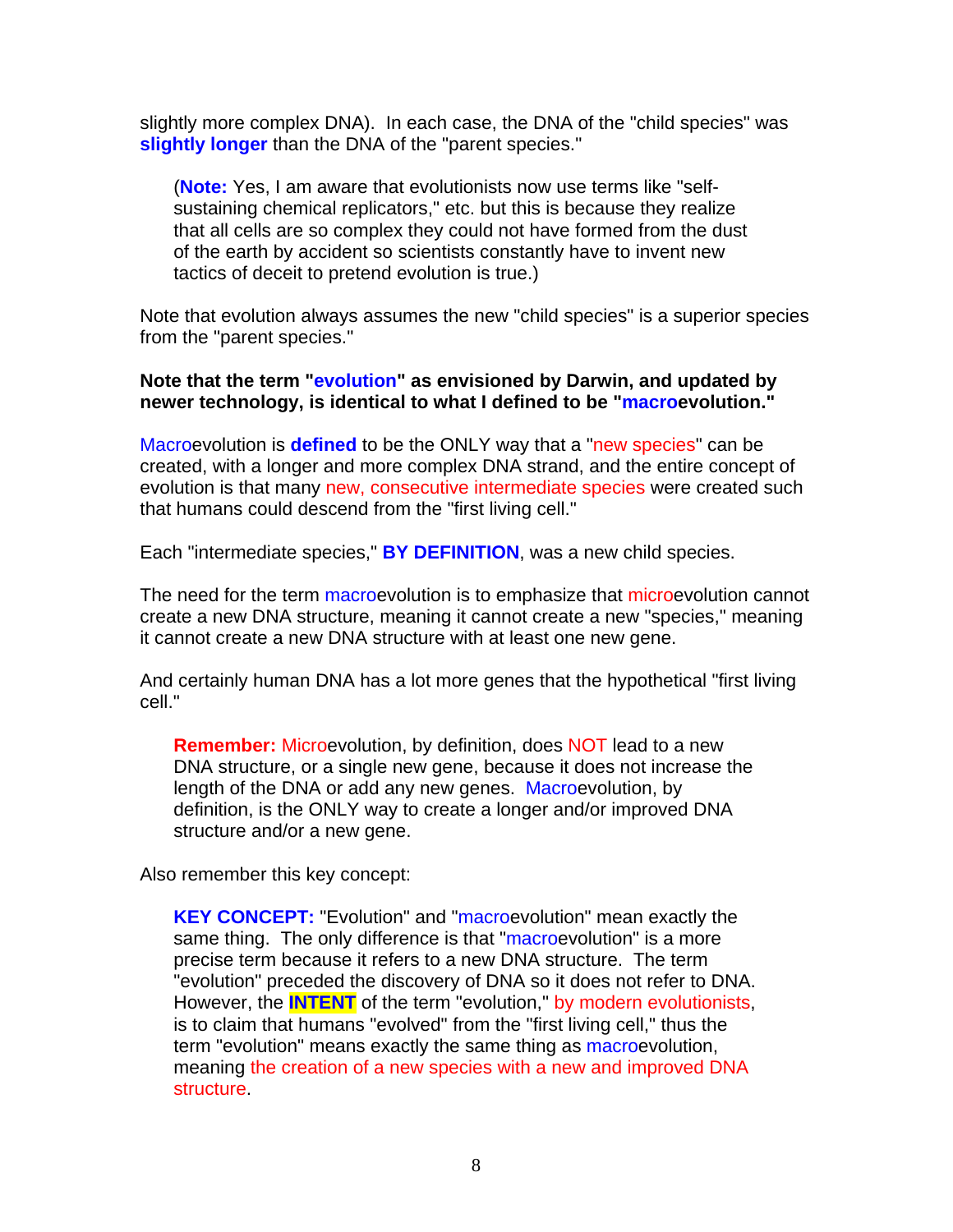So why don't we include microevolution in the definition of "evolution?" We could, but in fact microevolution **cannot** create a new DNA structure, by definition. For Darwin to be correct **millions of new DNA structures** would need to be created by evolution.

Thus, microevolution is **irrelevant** to what scientists are trying to achieve when they use the term "evolution"!! Evolution is all about "new species," not "new breeds." So that is why I do not include the term microevolution in the definition of "evolution."

#### **Nor should anyone include it because it is** *irrelevant* **to what the theory of evolution is designed to accomplish - the claim that humans descended from the "first living cell"!!**

Never forget that the **INTENT** of the term "evolution" is to get people to believe that humans "evolved" from the "first living cell." Microevolution has nothing to do with this process, only macroevolution can justify the atheistic claims of the theory of evolution. So it is ludicrous to include microevolution in the concept of Darwinian evolution.

The difference between a Chihuahua and a Great Dane have nothing to do with creating human DNA from the RNA or DNA of the "first living cell."

Creating a new "species" is the heart and soul of Darwinian "evolution" even though Darwin himself did not know anything about the difference between microevolution and macroevolution.

Yes, Darwin observed microevolution and called it "evolution," but the heart and soul of the theory of evolution today is that **humans** "evolved" from lower species (such as the "first living cell" and primates) and that **humans** were not created by God. This requires macroevolution to be true.

**IMPORTANT CONCEPT:** Even though Darwin used the term "evolution" to refer to examples of both microevolution and macroevolution (i.e. the creation of a new species); we have to consider the **INTENT** of the **theory of evolution**. The intent of the theory of evolution was to convert people into atheists, which could not be done without talking about a long series of new and more complex species leading from the "first living cell" to humans. Only macroevolution creates a new DNA structure and a new species. Thus, the **goal** of the theory of evolution was **identical** to what only macroevolution can accomplish. That is why the term "evolution" should exclusively mean macroevolution.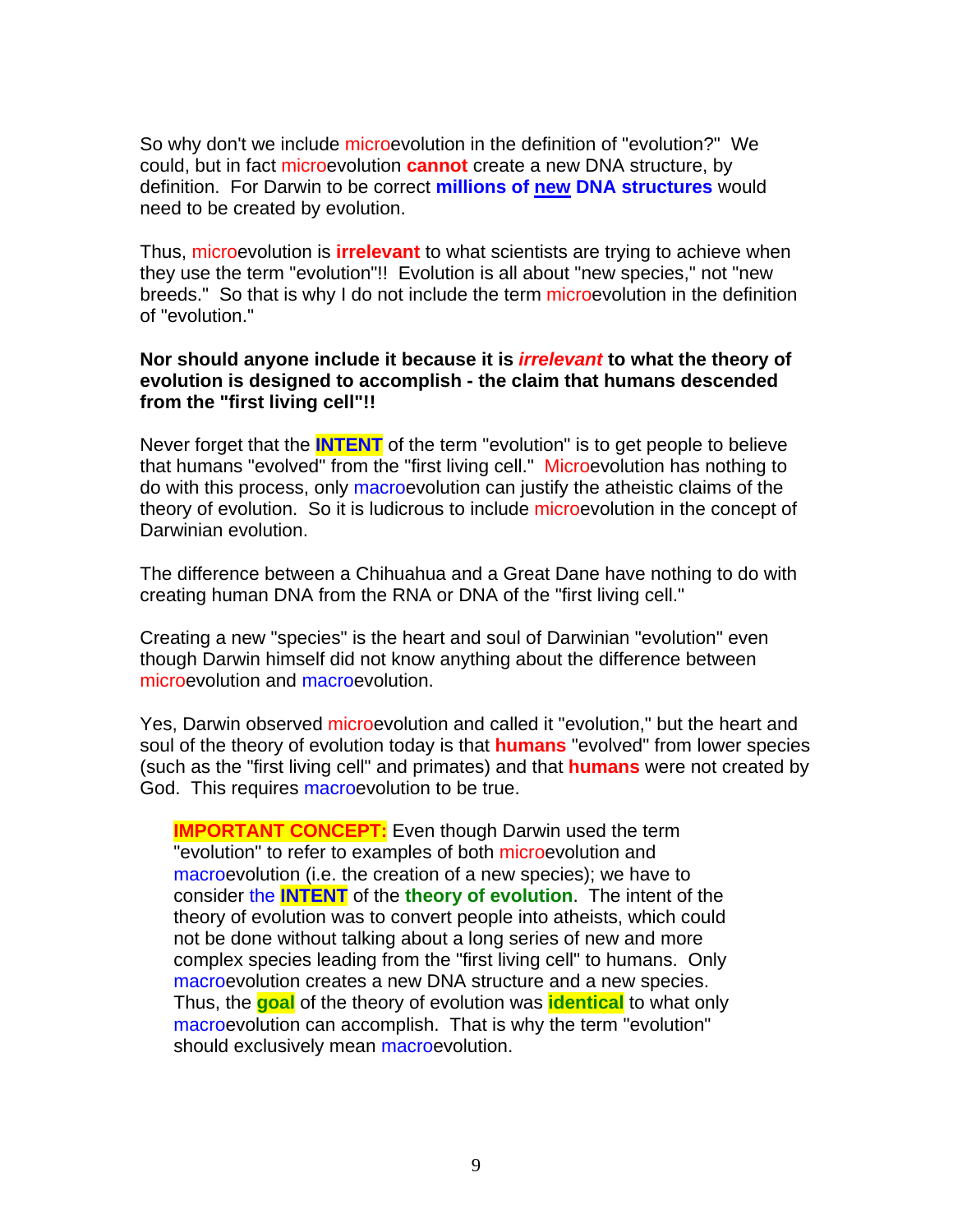What the theory of evolution must explain, to be true, is the progression of species from the "first living cell" (the concept of the "first living cell" comes **only** from the theory of evolution) to human DNA. This would require many, many new DNA structures.

If evolution were true, the DNA or RNA of the imaginary "first living cell" would have been very, very small and simple because it had to be created by random acts to sand, air, water, lightening, etc.

Thus, in explaining where human DNA came from, scientists must start their explanation with the "first living cell" and then claim that many, many new species, with **progressively longer and more complex DNA**, eventually led to human DNA.

But the **progressively longer and more complex DNA** could only happen by macroevolution, because by definition, microevolution does not change the *length or structure* of the DNA.

Thus, macroevolution, and ONLY macroevolution, was responsible for the "evolution" of all species on this earth except for the "first living cell" (which is a fictitious single-celled entity), because only macroevolution can create a new DNA structure.

The creation of millions of new DNA structures (to account for the "evolution" of all plants and animals which do or have existed on this planet), each of which is the result of random and accidental mutations to DNA, is required for the theory of evolution to explain where all extinct and living species came from.

**Note:** there are probably more than a **billion** different "genes" that have existed or do exist, which would not have existed on the "first living cell." Yet **not a single new functional gene**, which creates at least one functional protein, has ever been **observed** by scientists to be accidentally created. Only by using tricky terminology, to be discussed later in this book, do scientists "trick" their students into believing there is "evidence" for **macro**evolution.

And if not a single new, functional gene has ever been observed to have been created by random mistakes/mutations, how is it possible an entirely new species has been so observed?? Obviously, no new species has ever been observed to have been created by random accidents to the DNA of an existing species.

In summary, according to the theory of the theory of evolution (i.e. macroevolution), every "species" on this planet, except for the "first living cell," was created by **totally random accidents** to the DNA structure of a "parent species," which random accidents created a new DNA structure and thus a new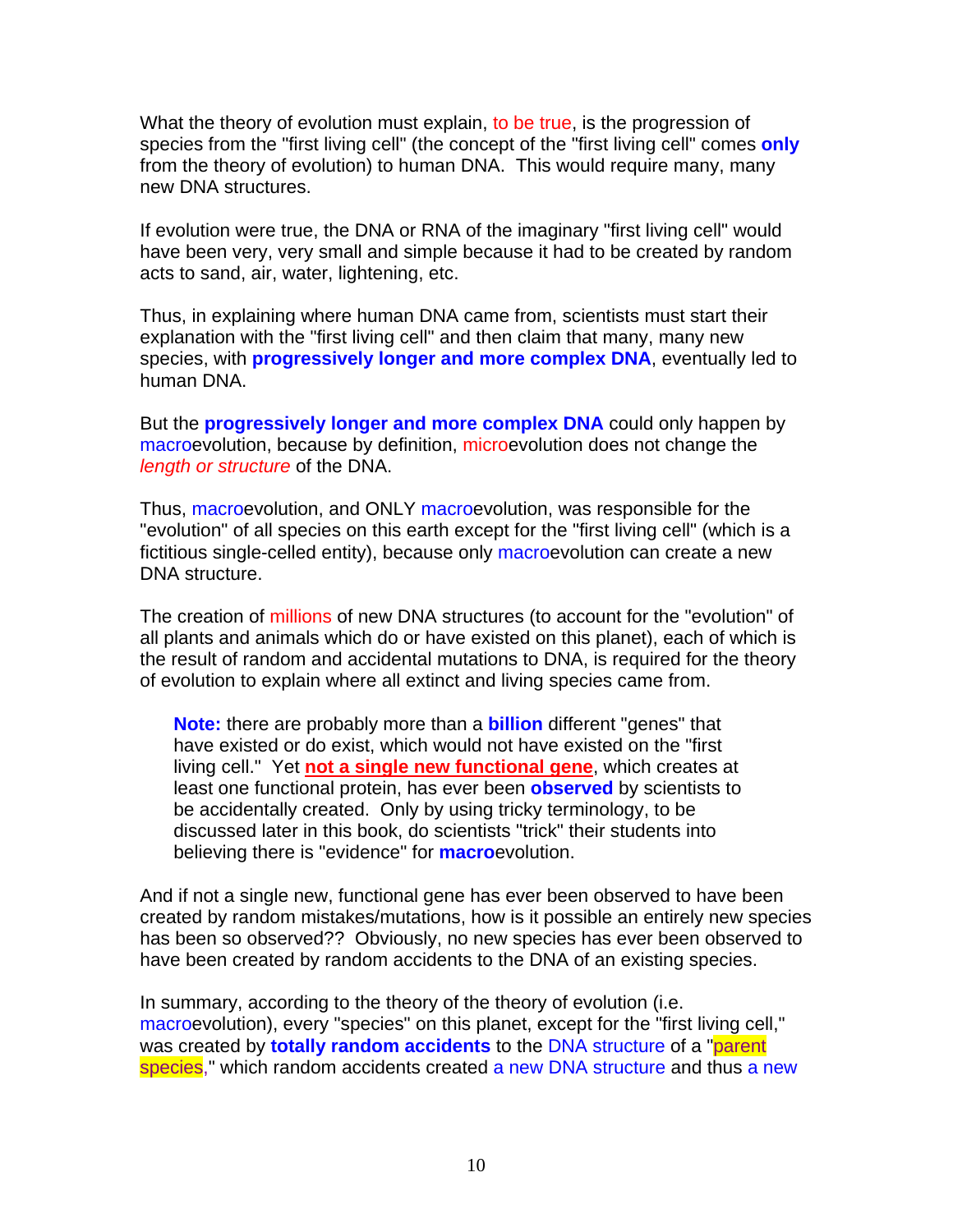species, called a "child species" in this book, is created. (Note: a **parent species** and **child species** are not required to have both a male and female.)

To look at things in a slightly different way:

"Microevolution" does not affect the DNA structure; it only affects the sequences of nucleotides within the same DNA structure. Microevolution can create new "breeds," but cannot create new "species" (i.e. a unique "species" is defined by its unique DNA structure), *by definition*. Thus, microevolution has absolutely nothing to do with the theory of evolution because it does not change the length or structure of the DNA.

Thus, humans could not have descended from the "first living cell" or even any primate by microevolution because the DNA structure does not change. If only **micro**evolution existed, the DNA of humans would be the same length, and have the same number of genes, as the "first living cell." In other words, humans would not exist as sentient beings because *we would not have the complex genes needed to create all of our organs, etc.!*

"Macroevolution," on the other hand, does create a new and unique DNA structure and is the only way to create a new "species" with a new DNA structure. Thus, only macroevolution can have anything to do with the theory of evolution because only macroevolution can create new DNA structures for the millions of species which have and/or do exist on this planet.

Note that by definition the terms microevolution and macroevolution are totally different concepts and each leads to totally different outcomes!!

Microevolution does not result from accidents and does not create a new species, but macroevolution does result from random accidents and does create new genes and new species.

Remember, in this book, in order to use the term macroevolution, I will *require that the new species has at least one new gene which did not exist in the "parent species" (or either of the "parent species" if two different species mate) and that the new DNA includes the supporting nucleotides needed to support this new gene). The gene must create at least one useful protein.*

Of course, we have already seen the problem of adding a "useful protein" to a set of proteins that are already working quite well together.

In many cases, the new DNA structure **must also be changed** to support necessary changes to the "morphing of the embryo" algorithms, which are computer programs on DNA which are incomprehensible to humans and will be explained in later chapters in detail.